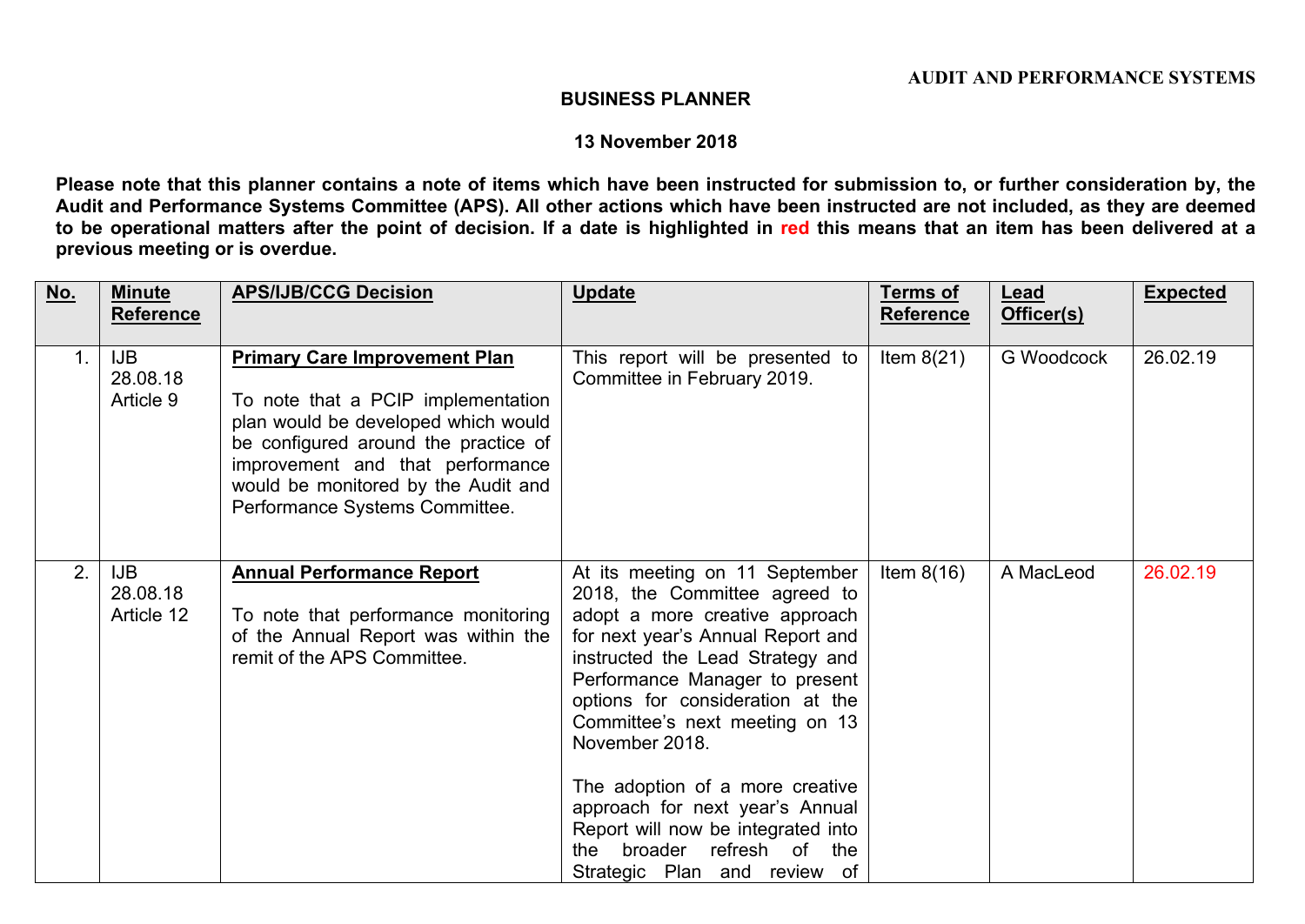| <u>No.</u> | <b>Minute</b><br><b>Reference</b>    | <b>APS/IJB/CCG Decision</b>                                                                                                                                                                                                                                                   | <b>Update</b>                                                                                                                                                | <b>Terms of</b><br><b>Reference</b> | Lead<br>Officer(s) | <b>Expected</b>                          |
|------------|--------------------------------------|-------------------------------------------------------------------------------------------------------------------------------------------------------------------------------------------------------------------------------------------------------------------------------|--------------------------------------------------------------------------------------------------------------------------------------------------------------|-------------------------------------|--------------------|------------------------------------------|
|            |                                      |                                                                                                                                                                                                                                                                               | strategic performance indicators<br>to ensure a cohesive approach is<br>maintained. A report will be<br>Committee<br>presented<br>in<br>to<br>February 2019. |                                     |                    |                                          |
| 3.         | <b>IJB</b><br>28.08.18<br>Article 14 | Carers: Waiving of Charges and<br><b>Replacement Care</b><br>To request that progress updates on<br>of<br>implementation<br>the<br>Local<br>Guidelines be reported to the Audit<br>Performance<br>and<br><b>Systems</b><br>Committee.                                         |                                                                                                                                                              | Item $8(21)$                        | A MacLeod          | 26.02.19                                 |
| 4.         | <b>IJB</b><br>28.08.18<br>Article 18 | <b>Transformation Decisions</b><br>To instruct officers to carry out a<br>lessons learned exercise on the speed<br>of the recruitment process and roll-out<br>of the transformation programme and<br>report these findings to the Audit and<br>Performance Systems Committee. | This report will be presented to<br>Committee in February 2019 and<br>be aligned with the transformation<br>progress report.                                 | Item $8(16)$                        | <b>G Woodcock</b>  | 26.02.19                                 |
| 5.         | <b>APS</b><br>12.06.18<br>Article 5  | <b>Contracts Register</b><br>To note that a Contracts Register<br>would be presented to Committee at<br>its next meeting.                                                                                                                                                     | Contracts<br>Register was<br><b>The</b><br>presented to Committee on 11<br>September 2018.<br><b>Recommended for removal</b>                                 | Item $8(4)$                         | A MacLeod          | <b>Received</b><br><b>on</b><br>11.09.18 |
| 6.         | <b>APS</b><br>12.06.18<br>Article 7  | <b>Audited Annual Accounts</b><br>To note that External Audit would<br>present a further report to Committee                                                                                                                                                                  | The external audit process for<br>2017-18 was completed at the<br>Committee's previous meeting on<br>11 September 2018.                                      | Item $8(14)$                        | N Dyce             | <b>Received</b><br>on<br>11.09.18        |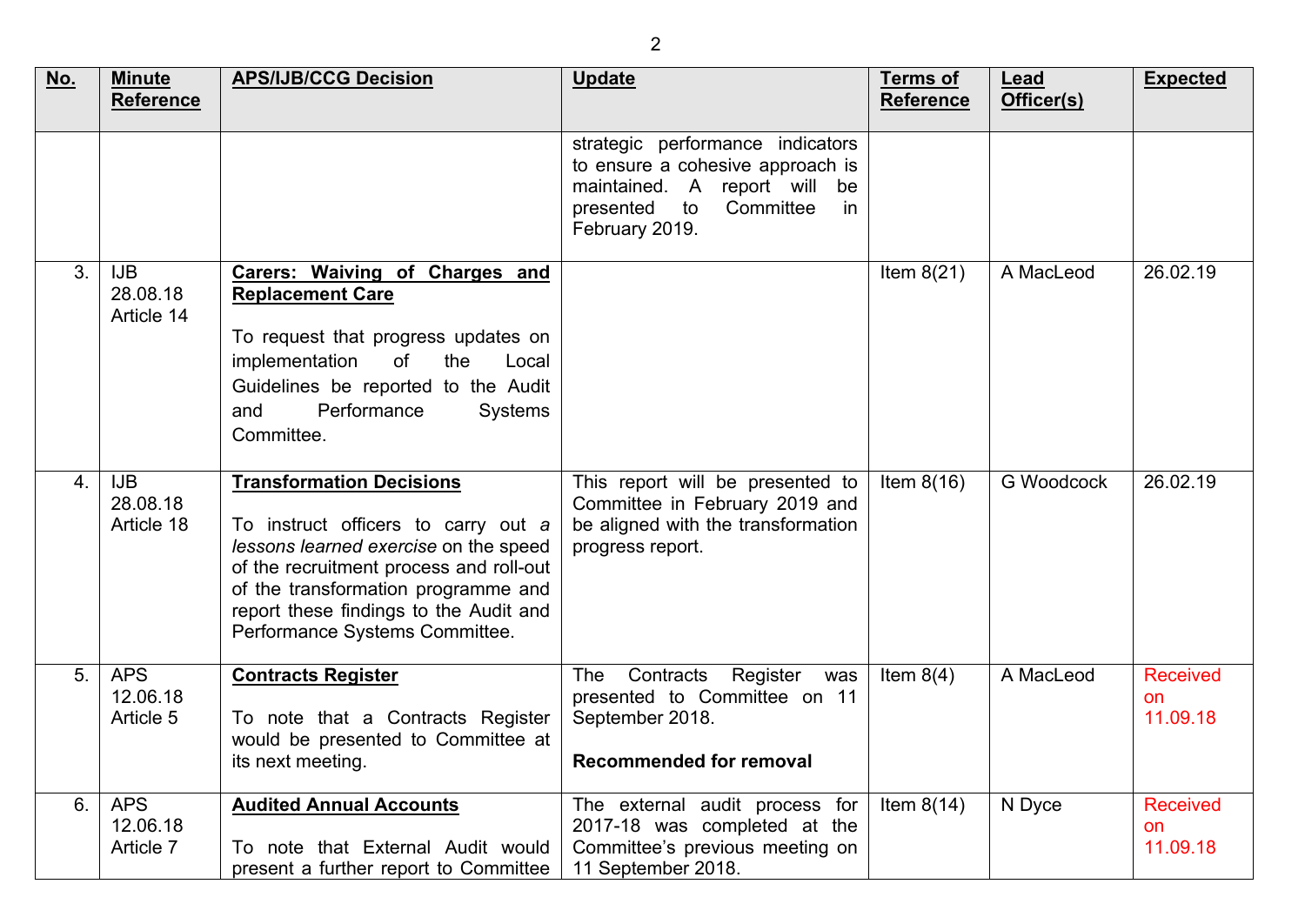| No.            | <b>Minute</b><br>Reference           | <b>APS/IJB/CCG Decision</b>                                                                                                                                                                                                                                                                                                                           | <b>Update</b>                                                                                                                                                                                                                                                                                                                                         | <b>Terms of</b><br><b>Reference</b> | Lead<br>Officer(s) | <b>Expected</b>                   |
|----------------|--------------------------------------|-------------------------------------------------------------------------------------------------------------------------------------------------------------------------------------------------------------------------------------------------------------------------------------------------------------------------------------------------------|-------------------------------------------------------------------------------------------------------------------------------------------------------------------------------------------------------------------------------------------------------------------------------------------------------------------------------------------------------|-------------------------------------|--------------------|-----------------------------------|
|                |                                      | on 11 September 2018 which would<br>cover the wider scope areas outlined<br>within Audit Scotland's Code of Audit<br>Practice and this would complete the<br>2017-18 annual audit process.                                                                                                                                                            | Recommended for removal                                                                                                                                                                                                                                                                                                                               |                                     |                    |                                   |
| 7 <sub>1</sub> | <b>APS</b><br>12.06.18<br>Article 8  | <b>Internal</b><br><b>Audit</b><br>Report<br>Care<br>$\sim$<br><b>Management</b><br>To instruct the ACHSCP Business<br>Manager to present further assurance<br>to the Committee's next meeting, on<br>the how the Partnership would<br>manage and mitigate issues and risks<br>relating to Care First which had been<br>identified by Internal Audit. | A verbal update was provided on<br>11 September 2018.<br><b>Recommended for removal</b>                                                                                                                                                                                                                                                               | Item $8(8)$                         | M Allan            | <b>Received</b><br>on<br>11.09.18 |
| 8.             | <b>APS</b><br>12.06.18<br>Article 11 | <b>Confirmation of Assurance</b><br>To prepare a Forward Report Planner<br>and for this Planner to be attached to<br>future agendas as a standing item.                                                                                                                                                                                               | An APS Business Planner is now<br>a standing item on the Committee<br>agenda.<br><b>Recommended for removal</b>                                                                                                                                                                                                                                       | Item $8(17)$                        | I Robertson        | <b>Received</b><br>on<br>11.09.18 |
| 9.             | <b>IJB</b><br>22.05.18<br>Article 1  | <b>Strategic Risk Register Review</b><br>To refer the Strategic Risk Register to<br>the Audit and Performance Systems<br>Committee for further review.                                                                                                                                                                                                | The IJB agreed on 9 October<br>2018 that the APS Committee<br>would escalate any risk which in<br>the Committee's view, should to<br>be increased.<br>The IJB also instructed the<br>Business Manager to populate<br>gaps within the Risk Appetite<br>Statement<br>relating<br>to<br>Commissioned<br>and<br>Hosted<br>Services and report this to the | Item $8(11)$                        | M Allan            | 26.02.19                          |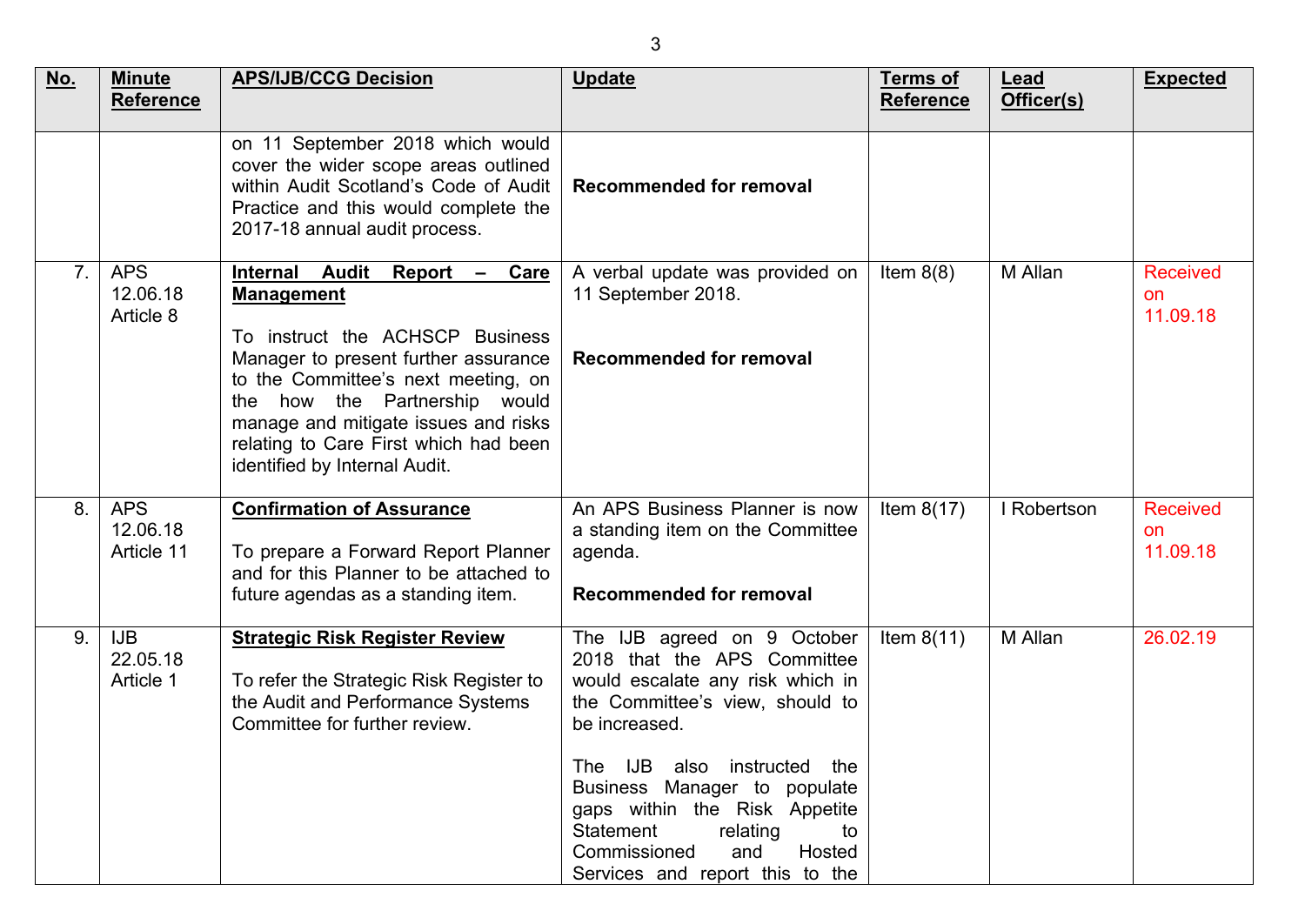| No.             | <b>Minute</b><br><b>Reference</b>    | <b>APS/IJB/CCG Decision</b>                                                                                                                                                                                                                                      | <b>Update</b>                                                                                                                                                                                                                                                                                                 | <b>Terms of</b><br><b>Reference</b> | Lead<br>Officer(s) | <b>Expected</b>                   |
|-----------------|--------------------------------------|------------------------------------------------------------------------------------------------------------------------------------------------------------------------------------------------------------------------------------------------------------------|---------------------------------------------------------------------------------------------------------------------------------------------------------------------------------------------------------------------------------------------------------------------------------------------------------------|-------------------------------------|--------------------|-----------------------------------|
|                 |                                      |                                                                                                                                                                                                                                                                  | next meeting of the Audit and<br>Performance Systems Committee.<br>This Strategic Risk Register will<br>be presented to Committee in<br>February 2019.                                                                                                                                                        |                                     |                    |                                   |
| 10 <sub>1</sub> | <b>APS</b><br>02.03.18<br>Article 6  | <b>Performance Monitoring</b><br>To note that the Head of Strategy and<br><b>Transformation</b><br>would<br>report<br>performance quarterly over the year;<br>bi-annually to the IJB and bi-annually<br>the Audit and<br>Performance<br>to<br>Systems Committee. | At its meeting on 11 September<br>2018, the Committee approved a<br>new set of strategic performance<br>indictors and noted that they<br>would be reported alternatively to<br>the Committee and IJB on a<br>quarterly basis. This will now<br>become operational business.<br><b>Recommended for removal</b> | Item $8(2)$                         | A MacLeod          | <b>Received</b><br>on<br>11.09.18 |
| 11.             | <b>APS</b><br>02.03.18<br>Article 8  | <b>Internal Audit</b><br>To note that the Committee would<br>receive an annual report from Internal<br>Audit on any recommendations which<br>had not been accepted or actioned by<br>Management.                                                                 |                                                                                                                                                                                                                                                                                                               | Item $8(6)$                         | D Hughes           | 28.05.19                          |
| 12.             | <b>IJB</b><br>30.01.18<br>Article 13 | <b>Strategic Commissioning Plan</b><br>To request an annual update on the<br>implementation of the Strategic<br>Commissioning Implementation Plan<br>to both the IJB and APS Committee.                                                                          |                                                                                                                                                                                                                                                                                                               | Item $8(4)$                         | A MacLeod          | 26.02.19                          |
| 13.             | <b>APS</b><br>20.06.17               | <b>IJB Complaints Handling Procedure</b>                                                                                                                                                                                                                         | At its meeting on 11 September<br>2018, the Committee approved a                                                                                                                                                                                                                                              | Item $8(21)$                        | A MacLeod          | <b>Received</b><br>on             |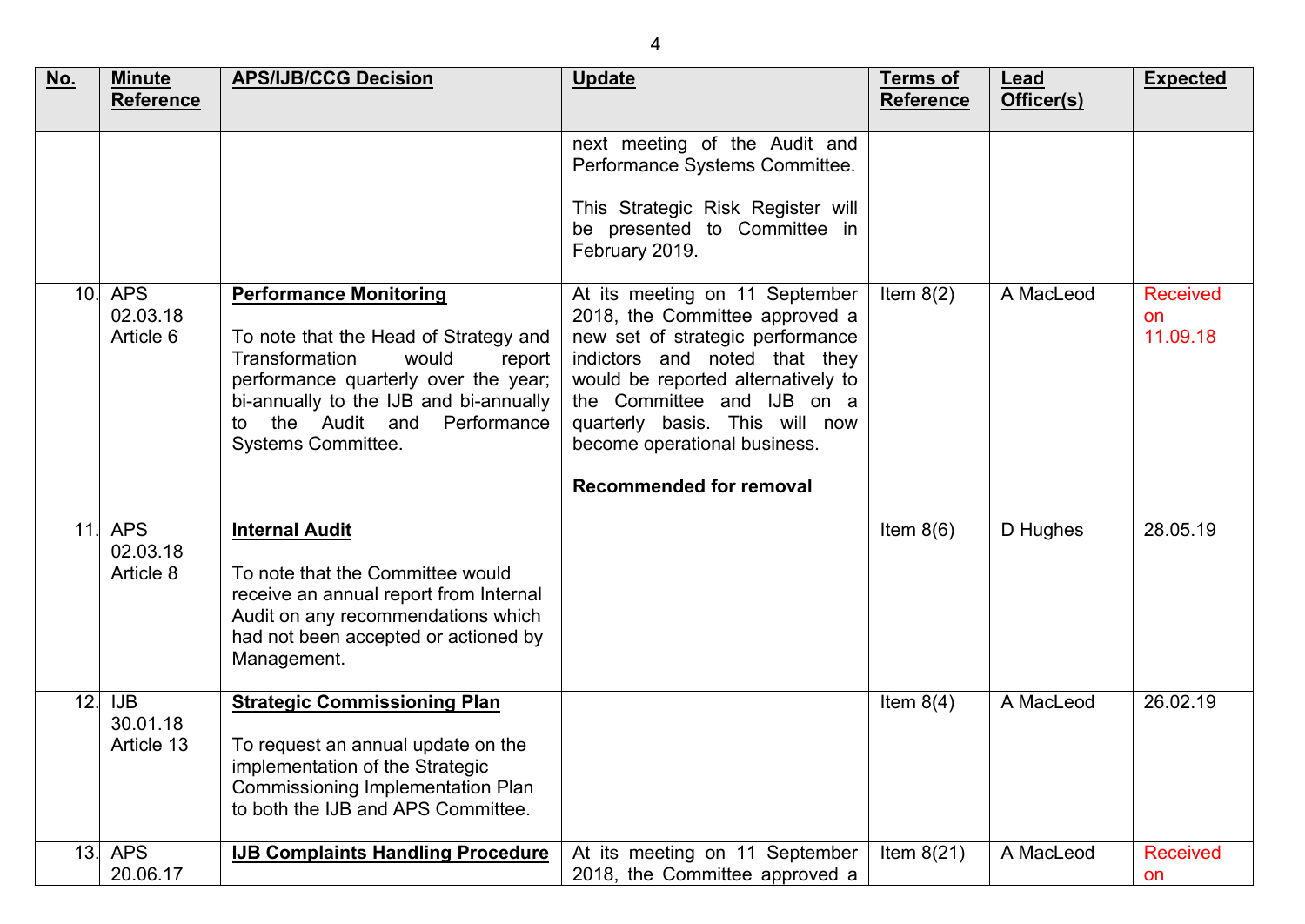| <u>No.</u> | <b>Minute</b><br><b>Reference</b>   | <b>APS/IJB/CCG Decision</b>                                                                                                                                                                                                                                                                                                                        | <b>Update</b>                                                                                                                                                                                                                                                                                                                                                                                                               | <b>Terms of</b><br><b>Reference</b> | Lead<br>Officer(s) | <b>Expected</b> |
|------------|-------------------------------------|----------------------------------------------------------------------------------------------------------------------------------------------------------------------------------------------------------------------------------------------------------------------------------------------------------------------------------------------------|-----------------------------------------------------------------------------------------------------------------------------------------------------------------------------------------------------------------------------------------------------------------------------------------------------------------------------------------------------------------------------------------------------------------------------|-------------------------------------|--------------------|-----------------|
|            | Article 5                           | To request that a performance report<br>on IJB complaint handling be<br>presented to the Committee on a bi-<br>annual basis.                                                                                                                                                                                                                       | new set of strategic performance<br>which<br><i>indictors</i><br>included<br>an<br>indicator on complaints handling.<br>Performance<br>information<br>on<br>complaint handling will continue to<br>be<br>provided<br>within<br>the<br>Performance Monitoring<br>report<br>and reported to Committee and<br>the IJB on a quarterly basis. This<br>will now become operational<br>business.<br><b>Recommended for removal</b> |                                     |                    | 11.09.18        |
| 14.        | <b>IJB</b><br>06.06.17<br>Article 7 | <b>Living Wage/Ethical Care Charter</b><br>Implementation<br>To note that monitoring arrangements<br>would be put in place which would<br>include reporting to the Audit and<br>Performance Systems Committee and<br>an update on living wage<br>implementation would be included<br>within the Ethical Care Charter annual<br>performance report. | This report will be presented to<br>Committee in February 2019.                                                                                                                                                                                                                                                                                                                                                             | Item $8(21)$                        | A Stephen          | 26.02.19        |
| 15.        | <b>APS</b><br>11.09.18<br>Article 5 | <b>APS Committee Duties</b><br>The Committee requested the Chief<br>Finance Officer to present a report<br>back to Committee at the end of the<br>financial year confirming that these<br>duties were met and outlining the<br>anticipated schedule for meeting                                                                                    |                                                                                                                                                                                                                                                                                                                                                                                                                             | Item $8(1 -$<br>22)                 | A Stephen          | 28.05.19        |